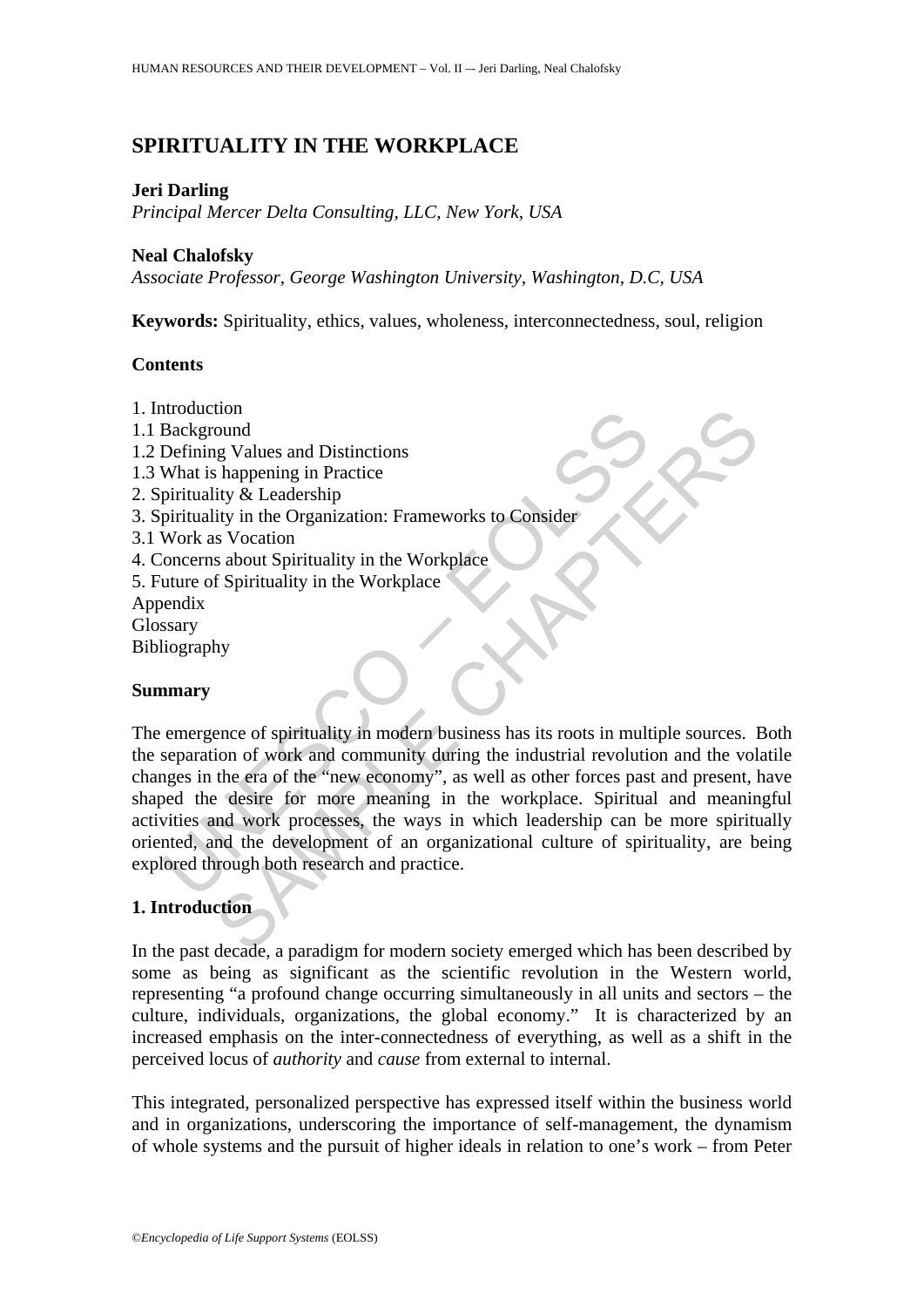Senge's *The Fifth Discipline* to Steven Covey's popular *The Seven Habits of Highly Effective People.* Then came Tom Chappell's *The Soul of A Business: Managing for Profit and the Common Good* in 1993, David Whyte's *The Heart Aroused: Poetry and the Preservation of the Soul in Corporate America* and Matthew Fox's *The Reinvention of Work: A New Vision of Livelihood for Our Time*, and many others have followed. Overall, spirituality has been the fastest growing segment of the book market since 1990. By the mid-90's, many conferences, books, newsletters, and non-profit organizations had sprung up, as well as some recent academic research, focusing on issues of wholeness and spiritual values in relation to work.

*r* see than any data decade ugo, are vorteined the merican social phenomena are showing up first." Many peoplement and connection and onnection and onnection. One recent poll found that American ta stronger sense of mean man lucy dual acteate ago, the workpace functions and row magnet and contract and connect and acteate encomena are showing up first." Many people – westerne – experience a certain fragmentation in their lives, in which wor A November, 1999 article in *Business Week* suggested that what is happening is a reflection of broader trends: "People are working the equivalent of over a month more each year than they did a decade ago, the workplace churches and town squares – is where American social phenomena are showing up first." Many people -- westerners in particular -- experience a certain fragmentation in their lives, in which work has become compartmentalized and 'just a paycheck,' as opposed to a place to find deeper meaning, satisfaction and connection. One recent poll found that American managers say they want a stronger sense of meaning and fulfillment on the job, even more than they want money and time off. A 1994 International Workplace Values Study conducted in over 18 countries, sponsored by Industry Week and The New Leaders, a California-based business newsletter.2, supports this

In addition, a growing interest in systems thinking and chaos theory found in the New Economy share some common ground with religion and spirituality, suggesting that science is partly about inexplicable and paradoxical phenomena. And, the selforganizing, nonlinear nature of the cyber-age and the Internet is pushing people to take more unconventional, intuitive approaches to their work.

Alan Briskin, author of *The Stirring of Soul in the Workplace*, suggests that people desire, at the level of their soul, to seek *logos* (literally *the word* in Greek), which is associated with qualities such as meaning, understanding, voice, language and expression. It seeks to understand the principles of wholeness and universal action. He suggests that individuals require both reflective time and dialogue with others to achieve logos – time and space to wonder, imagine, and see meaning emerge from apparent disorder. Without reflective time, our worldview becomes fragmented and chaotic.

Simultaneously, we need dialogue with each other that evokes a greater whole – dialogue, from *dia* and *logos*, meaning *across the meaning of the word.* "Without a capacity for meaningful human dialogue, the information age will split, chunk and cluster bits of information just as we once broke down mechanical parts for assembly. The ability to hold onto the whole, to create coherence, happens in relation with others."

# **1.1 Background**

The emergence of spirituality in modern business has its roots in multiple sources. One, the slash-and-burn economics of the 1970's and 1980's generated a workforce strongly antagonistic to certain corporate policies, which caused prolonged stress leading to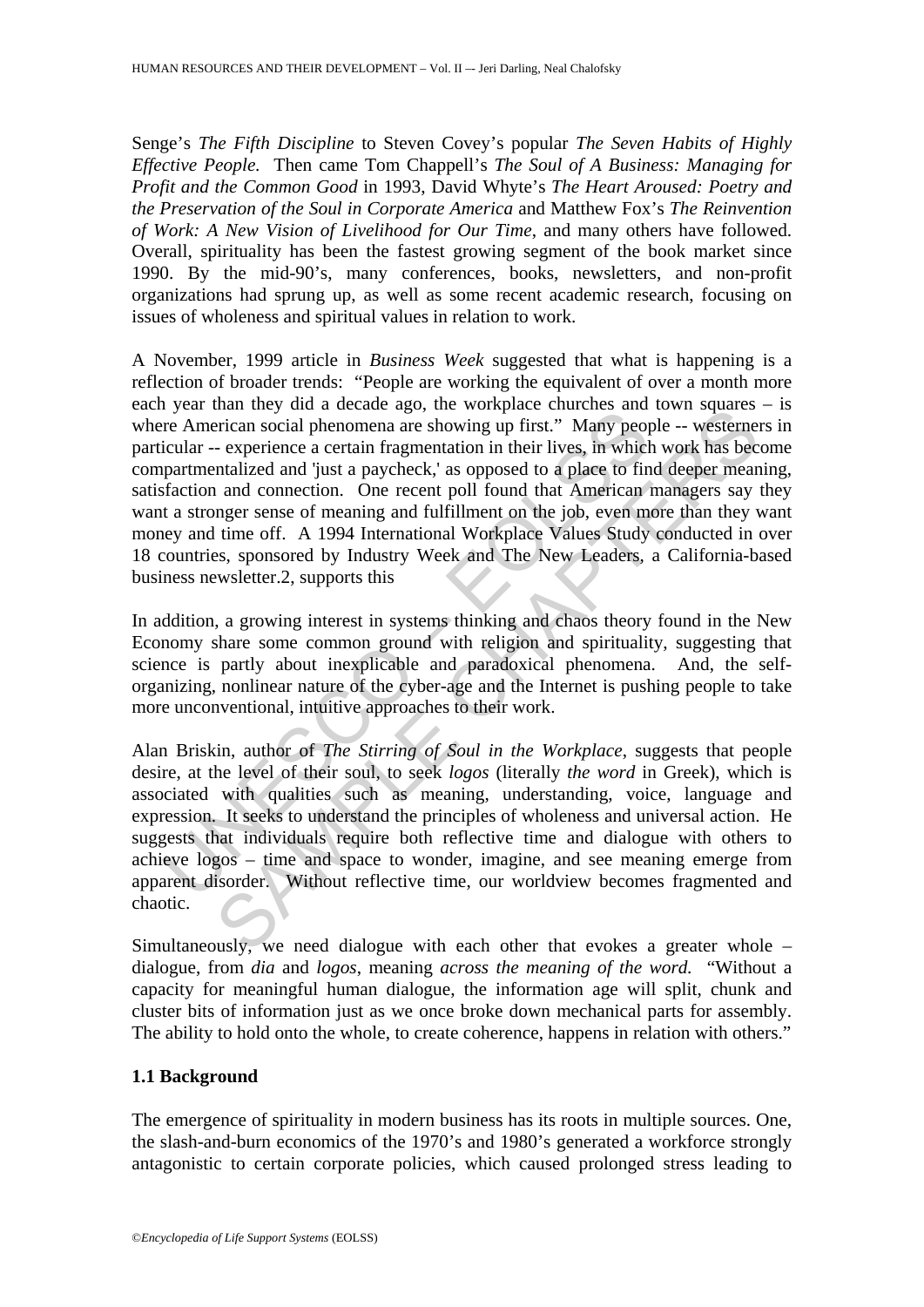employee burnout, increased absenteeism, medical leave and turnover costs. When a more recent prosperous, tight labor market resulted in an effort to retain employees, the subsequent organizational sensitivity to workforce interests has revealed a preference among employees to work for socially responsible, ethically driven organizations that allow the "whole self" to be brought to work. Another source of employer motivation stems from advances in science and health care, which has established the role of an integrated, wholistic approach to health (including the healing power of the mind and 'spiritual fitness'), which can mitigate the effects of stress and reduce health care expenses.

Finally, the rapid rise of social interest in such matters is correlated with a generation of baby-boomers experiencing mid-life review, although the craving for meaning in the workplace spans all generations. Large multinational companies such as Exxon, AT&T, Boeing, Motorola, Levi-Strauss, Intel, Microsoft, as well as the National Institute of Health and the World Bank are a few of the organizations that have found value in exploring and implementing spirituality-based themes within their operations. It is often operationalized as "values-based business."

But the history for this movement goes much further back. Prior to about 1800, human work for many was understood as part of a larger spiritual order: God had fashioned a world, and humans imitated that labor through the manual arts and crafts. From agriculture to smithing, ancient lore is filled with the mythic or sacred dimensions of work and craft. In the west, this was celebrated through festivals, religious services and within craft guilds, where the apprentice was initiated not only into the material techniques of the craft, but also into its spiritual significance as well. Leaders, historically, were also often perceived as carrying a spiritual task or duty.

space of the main generations. The summation computer of the relations of the relation of the relation series in exploring and implementing spirituality-based themes within often operationalized as "values-based business," spans an generatons. Tange manumationar companies such as Exa-<br>speing, Motorola, Levi-Strauss, Intel, Microsoft, as well as the Nati<br>Health and the World Bank are a few of the organizations that have for<br>ploring and implem The dramatic changes in how people worked and lived in the second half of the nineteenth century were driven by four key processes: the move from farm to factory, the dramatic increase in wage labor, the explosive growth of the cities, and the massive increase in immigration. Each of these social processes solidified the relationship between work and working for someone else. Prior to this time, many individuals worked for themselves as farmers and trades people. Gradually, with the industrial revolution, the relationship of work to creating something, seeing the result of one's efforts in a finished product, or taking pride in one's labor, was lost. In addition, the factory started to separate the work of the tradesperson from the community, so that one's work and personal life became less and less intertwined.

Briskin comments that as we are "born into a century of valuing technology and production over soulfulness and relationship, we carry a little bit of Frederick Taylor within us." Through the discipline of efficiency and scientific management, focused on controlling the worker, Taylor sought to sacrifice the individual to the industrial workplace. He was "motivated by a dream of Puritanism, embedded in the strategies of efficiency, hoping that all impurities could be purified in the heat of right thinking." Briskin contends that organizations that are reengineering today are still grappling with Taylor's legacy. There remains a belief that once reengineered; organizations will run like the clockworks they were meant to be. Implementation of new technology,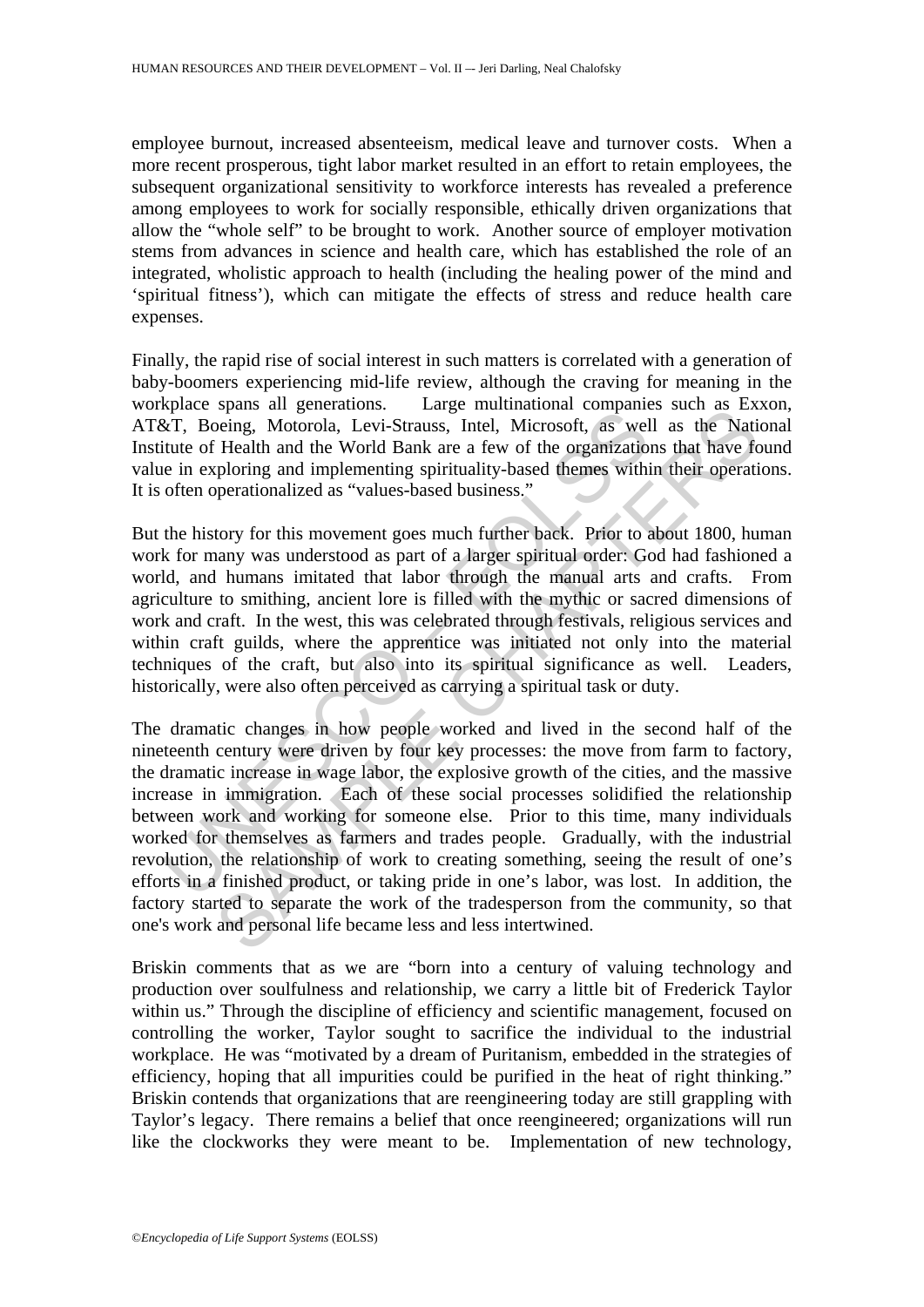redesign of work processes, and clearer accountability of employees still holds a seductive allure for those who wish to control the workplace.

As Margaret Wheatley points out in *Leadership and the New Science*, we have come to confuse control with order and a mechanistic predictability with the patterns and flow of dynamic living systems. "For most of history … management has been defined in terms of its control functions. Lenin spoke for many managers when he said: 'Freedom is good, but control is better.'

# **1.2 Defining Values and Distinctions**

One of the most interesting and provocative areas of the emerging spirit at work "movement" is the definitional side of it. What is meant by 'spirituality' in the workplace does it imply religion, or particular organizational values, or simply an individual search for meaning?

Whence does it imply religion, or particular organizational valuations<br>
wighted does it imply religion, or particular organizational valuation<br>
widual search for meaning?<br>
still unclear what it means in practice. Spiritual It is still unclear what it means in practice. Spirituality is difficult to define because of its ineffability and because of the pluralist nature of the term. While spirituality may be broadly related to some desirable individual and organizational outcomes, it is still not clear what aspect(s) of spirituality, or which elements of it, are most important. The term itself means different things to different people. It can be seen as a journey towards the sacred, however "sacred" is defined. It can also be seen as a search for meaning, or as an experience of connectedness: to others, to the world, or to something transcendent.

For some, this transcendent is God, and their spiritual path is a particular religion. For others, alternative transcendent concepts, belief systems and spiritual practices define their spiritual path.

<sup>1</sup> sue terminonia sue of it. wat is mean by spin analy spin and decay it imply religion, or particular organizational values, or simply search for meaning?<br>
inclear what it means in practice. Spirituality is difficult to The dictionary offers several definitions, including: 1) of the spirit or soul, as distinguished from the body or material matters; 2) of, from, or concerned with the intellect; intellectual; and 3) characterized by the ascendancy of the spirit; showing much refinement of thought and feeling. Another version offers: 1) the animating or life-giving principle within a human being; 2) the part of a human being associated with the mind or feelings, as distinguished from the physical body; and 3) the real sense of significance of something. These definitions suggest that the spiritual includes that which gives life, offers a sense of significance, and exists within the mind or feeling.

If there is in fact a common values base that defines spirituality at work, there is not yet real consensus about what specific values define it. It is still quite broad, in some respects seen as whatever the viewer wishes to see. However, there is a strong push amongst researchers, teachers and consultants in the field to be more rigorous about clarifying what it is and is not.

The more thorny issue has to do with the relationship between religion and spirituality, and there is much current discourse and debate. In general, spirituality is considered "non-denominational, inclusive, universally applicable and embracing of diverse expression, while emphasizing interconnectedness of being. Religion tends to be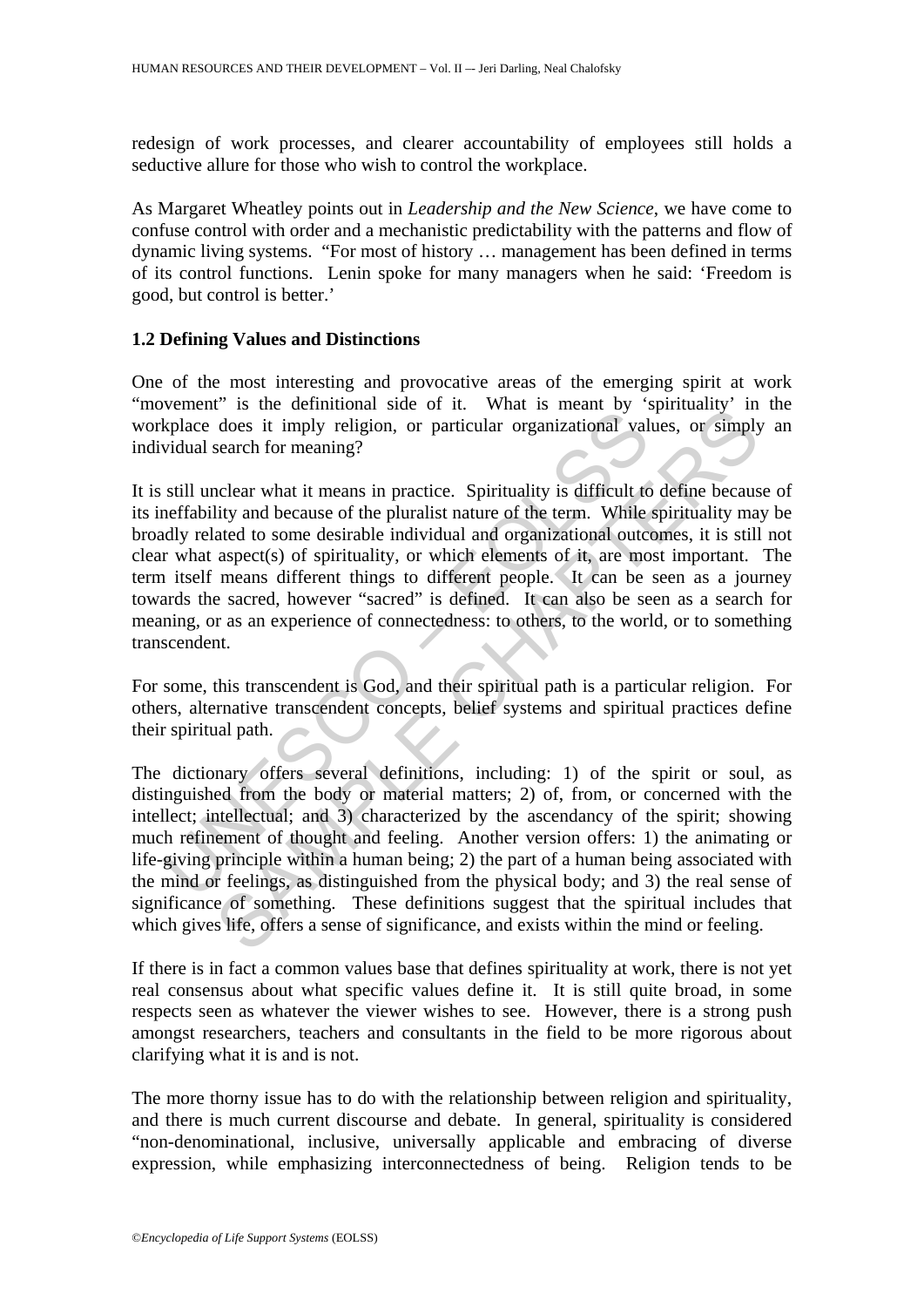viewed as dogmatic, exclusive, divisive and narrow." Paul Gibbons offers another interesting characterization asserts that contemporary spirituality has become 'pluralistic' and that this pluralism "substitutes a fragmented assessment of spirituality for the Judeo-Christian concept," but one which accommodates a diversity of spiritual paths. He suggests that modern spirituality has three types: religious, secular, and mystical. Secular spirituality is earth-centered, nature-centered, and humanistic. The mystical tradition is described as a sub-discipline within Christian, Judaic and Islamic tradition, as well as including most Eastern spiritualities. While religion and spirituality have a close relationship in this typology, each individual religion is viewed as having specific beliefs and practices which, by definition, do not apply to others.

In addition, spirituality as defined today does not rely upon a traditional belief in God, or God-concept. It does depend on a belief system that transcends rationality, that believes in a power beyond the self or the ego be that nature, art, humanity, or a Higher Power or Higher Self. Some current commentators feel that "God has been pluralized into a general spirituality and identified with virtually anything whatsoever," thus creating a "conceptual emptiness."

Solution a power beyond the self or the ego be that nature, art, hundred<br>eves in a power beyond the self or the ego be that nature, art, hundred<br>row or Higher Self. Some current commentators feel that "God b<br>a general spir incominary, and solution are contracted and unincominal variables and the self or the ego be that nature, at t, humanity, or a Higher Self. Some current commentators feel that "God has been plural<br>related a spirituality an Nonetheless, to the extent managers and executives of organizations have been polled about this question, religion is viewed as a highly inappropriate expression at work, whereas spirituality is perceived as appropriate for discussion and/or exploration. The various distinctions currently being made in the field, as well as the open-ended nature of discussions about it, suggest its exploratory, adolescent nature.



#### **Bibliography**

- - -

Bolman, L. and Deal, T. Leading with Soul: An Uncommon Journey of the Spirit. Jossey-Bass [Discusses leadership as a personal journey requiring knowledge of self and a servant-leader mentality].

Chappell, T. The Soul of a Business: Managing for Profit and the Common Good. Bantom [How Tom Chappell shaped Tom's of Maine following a degree in Harvard's School of Divinity].

Conger, Jay. Spirit at Work: Discovering the Spirituality in Leadership. Jossey-Bass [An exploration into the role of spirituality in leadership].

Fox, M. The Reinvention of Work: A New Vision Livelihood for Our Time, Harper Collins [A call for "soul work" and a life of balance and meaning].

Hawley, J. Reawakening the Spirit in Work: The Power of Dharmic Management. Berrett-Koehler [Offers a practical vision of work permeated with deep integrity and spirituality].

Marsic, D. Managing with the Wisdom of Love, Jossey-Bass [Discusses the values of love, justice, dignity, and respect and their importance in organizational life].